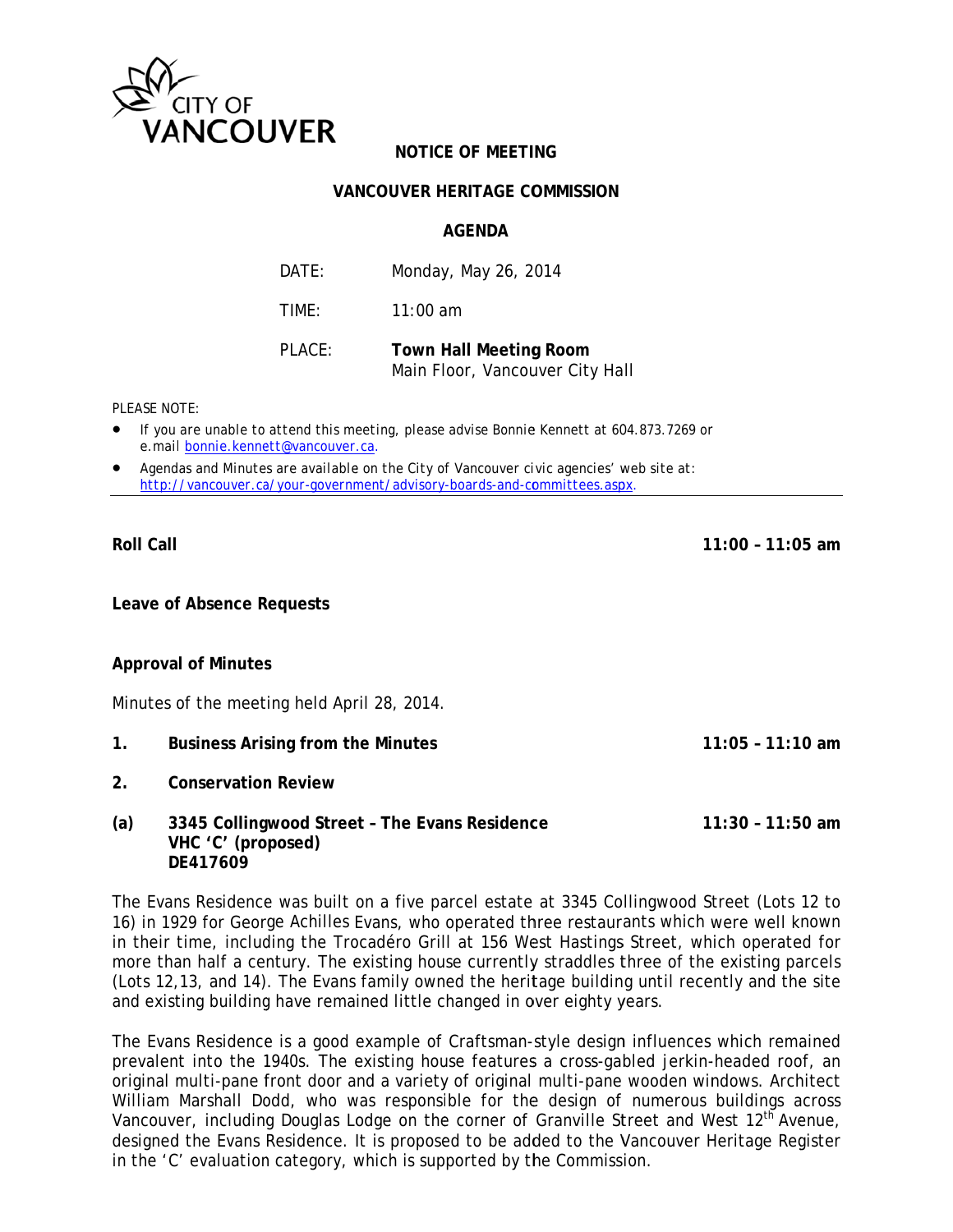The development permit application proposes to relocated the Evans Residence to the southeast corner of the site and to develop a new parcel to the north of it for a new house. The heritage building is to be converted into three strata units. These two parcels will be covered by the HRA. The remaining three parcels will be developed under the current zoning and are not part of the HRA. A bonus density of 820 square feet has been concluded on as part of the proforma review and this density is allocated between the two parcels under the HRA. A zoning summary is provided below:

# **Table 1: Zoning Summary\***

| Item                  | Existing          | Permitted or Required       | Proposed                 |
|-----------------------|-------------------|-----------------------------|--------------------------|
| Overall Floor         | 0.46 FSR          | 0.86 FSR maximum            | $0.94$ FSR****           |
| Space Ratio (FSR)     | 455 $m2$          | 845 $m2$                    | 924 $m2$                 |
|                       | $(4,900$ sq. ft.) | $(9,093$ sq. ft.)**         | $(9,940$ sq. ft.)        |
|                       |                   |                             | 9% over the permitted    |
| Number of             | 3                 | 3 under the Subdivision By- |                          |
| Parcels               |                   | law                         |                          |
| Number of             |                   | 3 maximum                   | 3                        |
| Principal             |                   |                             |                          |
| <b>Buildings</b>      |                   |                             |                          |
| Number of             |                   | Up to 9 maximum***          | 8 (three strata) maximum |
| <b>Dwelling Units</b> |                   |                             |                          |

\* *Based on the area of the subject site i.e. Lots 12,13, and 14* 

*\*\* See Appendix D for a discussion on the maximum permitted FSR.* 

*\*\*\* A One-Family Dwelling with a Secondary Suite and a Laneway House on each of three parcels. \*\*\*\* If based on all five parcels, the proposed density would work out to 0.88 FSR or 2.5% over the permitted density.* 

#### Issues:

- Conservation Plan; and
- Overall proposal including relocation.

#### Attendees:

- Donald Luxton, Heritage Consultant
- Jim Bussey, Architect
- Andrew Cook, Architect
- Brad Mcpherson, Owner's Representative

## Staff:

• James Boldt, Heritage Planner

Attachments: Drawings and Conservation Plan

### **(c) 256 Carrall Street (Boulder Hotel) – DE 417522 11:50– 12:10 pm B, (M)**

In 2007, Council approved an incentive package for the rehabilitation of the Boulder Hotel and construction of the new building on adjacent Pig & Whistle site, 15 W. Cordova Street. The HRA was registered on title. However, since the SRA conversion dues were not paid the SRA Conversion Permit expired. At the same time, the development permit (DE) application process was not completed either, so the DE application expired too. As a result, the project did not proceed.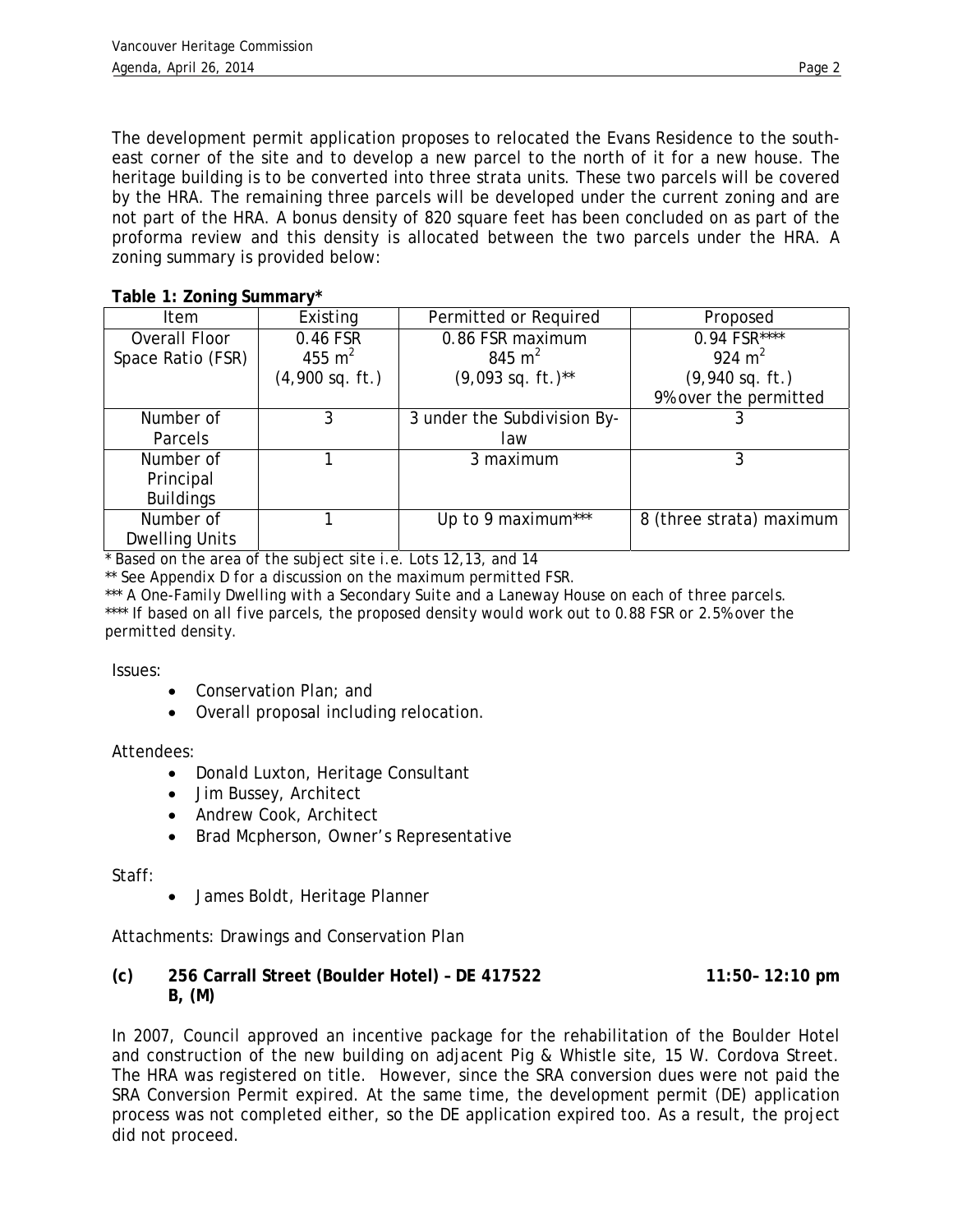In 2013, the new owner applied for a DE permit to rehabilitate the Boulder Hotel in exchange for already approved incentives (existing HRA), and requested that the property tax exemption be added to the previously approved incentive package. The new Housing Agreement has been recently negotiated and agreed upon, in principle. The new SRA Conversion Permit will be required and the applicant will need to pay conversion dues.

The proposed Boulder Hotel conservation plan is similar to what was originally offered but it provides higher level of structural retention, no rooftop addition and no underground parking. The scope of work does not include adjacent Pig & Whistle site. The Real Estate Services conducted the shortfall cost analysis and confirmed the shortfall cost of approximately \$5.5- 6.0 M. The Conservation plan is generally consistent with the Standards and Guidelines for the Conservation of Historic Places in Canada and HA-2 Design Guidelines. The heritage building will be structurally and seismically upgraded and building systems will be updated.

In exchange for heritage conservation the owner is asking that the existing incentive package of \$3,191,250 as per the previously approved HRA, be increased to approx. \$3,550,000 by adding a Property Tax Exemption incentive of approximately \$350,000.

| <b>Incentives</b>      | 2007 Proposal | 2013 Proposal |
|------------------------|---------------|---------------|
| Façade grant           | \$100,000     | \$100,000     |
| <b>Bonus Density</b>   | \$2,900,000   | \$2,900,000   |
| $(58,000 \text{ sf})$  |               |               |
| Residual Density       | \$191,250     | \$191,250     |
| (3,825sf)              |               |               |
| Property Tax Exemption | \$0           | \$350,000     |
| Total:                 | \$3,191,250   | \$3,550,000   |

This project requires an SRA Conversion/Demolition permit to remove 22 designated rooms from the SRA inventory and to convert them to eight one-bedroom rental units. The Housing Agreement would secure eight rental units for the life of the building and would ensure that units could not be stratified. The applicant would be required to pay the Conversion Levy of \$105,000. This application has been processed through the Heritage Building Rehabilitation Program.

The applicant and staff will present the project, conservation plan, associated housing arrangements and will provide information on the approval process. In addition to new development permit, the SRA Permit, Housing Agreement, Property Exemption By-law and amendment to the existing HRA (or a new HRA) would be required. The proposal is subject to Council's approval. It is planned that the application will be presented to City Council in July, 2014. This application was presented to the Gastown Historic Area Planning Committee Meeting on May 21, 2014.

- Issues: a) Is the proposed conservation plan compatible with the Standards and Guidelines for the Conservation of Historic Places in Canada, HA-2 Design Guidelines?
	- b) Requested incentive package.

| Applicant:   | Aaron Keshow, property owner                       |
|--------------|----------------------------------------------------|
|              | KC Mooney Architect, Architectural Consultant      |
|              | Jim Lehto, Conservation Consultant                 |
| Start:       | Zlatan Jankovic, Heritage Planner                  |
| Attachments: | Project rationale with drawings (sent out by mail) |